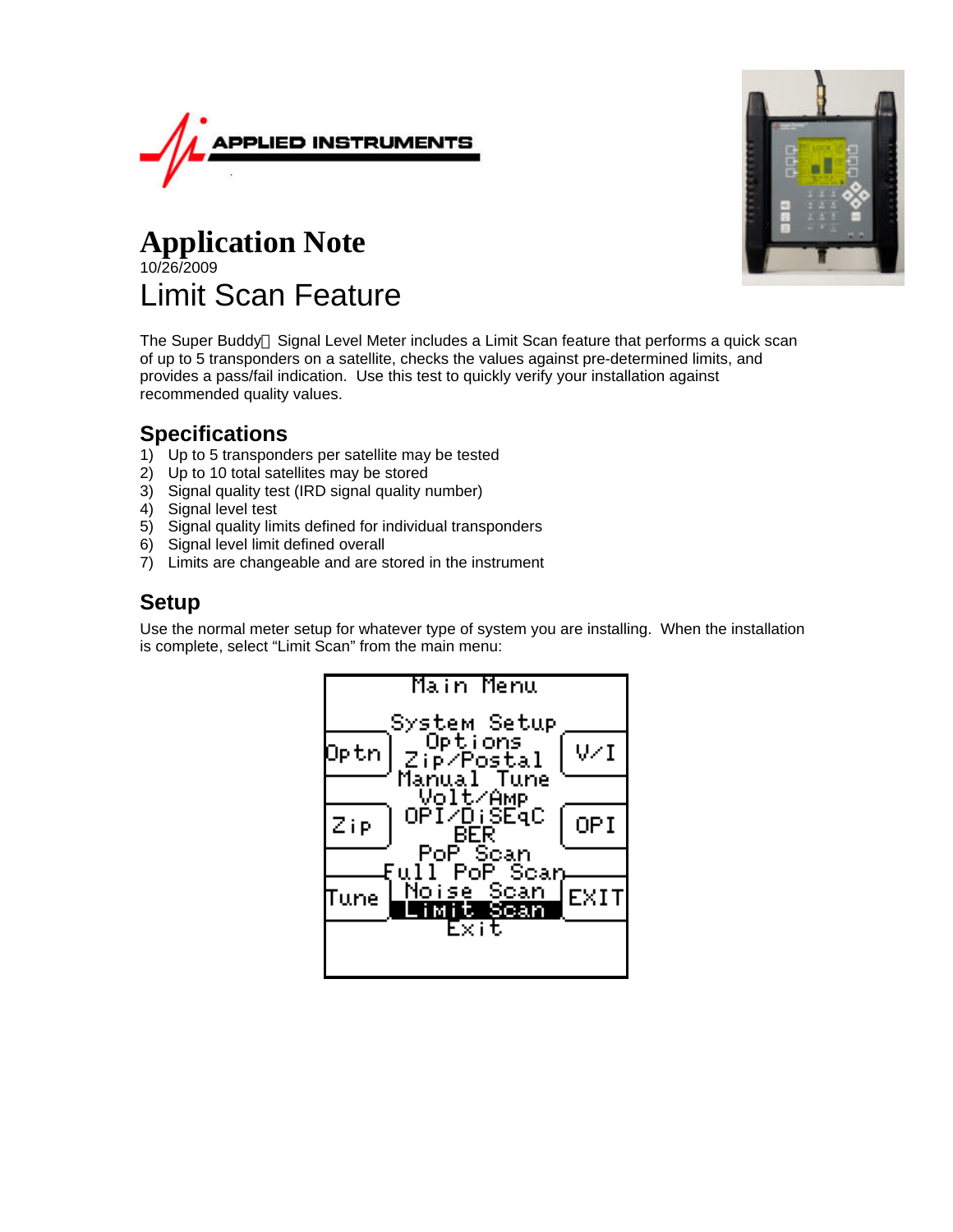## **Scanning**

The menu option will start the Limit Scan screen. If limits are already defined for the presently selected satellite, the scanning will start immediately.

Note: The Limit Scan is only useful if the LNB is being powered by the meter. Press the LNB soft-key to power the LNB. On a multi-LNB setup, press the LNB soft key more than once to toggle from LNB1 to LNB2 to LNB3, etc. The satellite orbital position (i.e. 110.0W) related to each selected LNB port will be displayed in the top left corner of the LCD screen.



For each transponder to scan, the screen shows:

- 1) Tr The transponder numbers to be scanned (transponders must be defined by user)
- 2) dBm The received dBm signal level value corresponding to each specified transponder
- 3) Req The required minimum IRD signal quality value Limit (must be defined by the user)
- 4) IRD The received IRD signal quality value corresponding to each specified transponder
- 5) The Level Limit field (found at the very bottom center of the LCD screen) displays the minimum desired Signal Level dBm value Limit (must be specified by user).

If a lock is not obtained, the IRD column will display "??" instead. The table will be filled in as the transponders are measured in sequence. When all transponders are measured, the pass/fail indication will appear.

The Limit Scan will continue running constantly until stopped by the user. You will receive a PASS or FAIL message after each cycle of limit scanning has been completed. A PASS message means that all of the received Signal Level (dBm) and IRD signal quality values were greater than the minimum limits defined by the user for the specified transponders. A FAIL message means that at least one of the received Signal Level (dBm) or IRD signal quality values were less than the minimum limits specified by the user.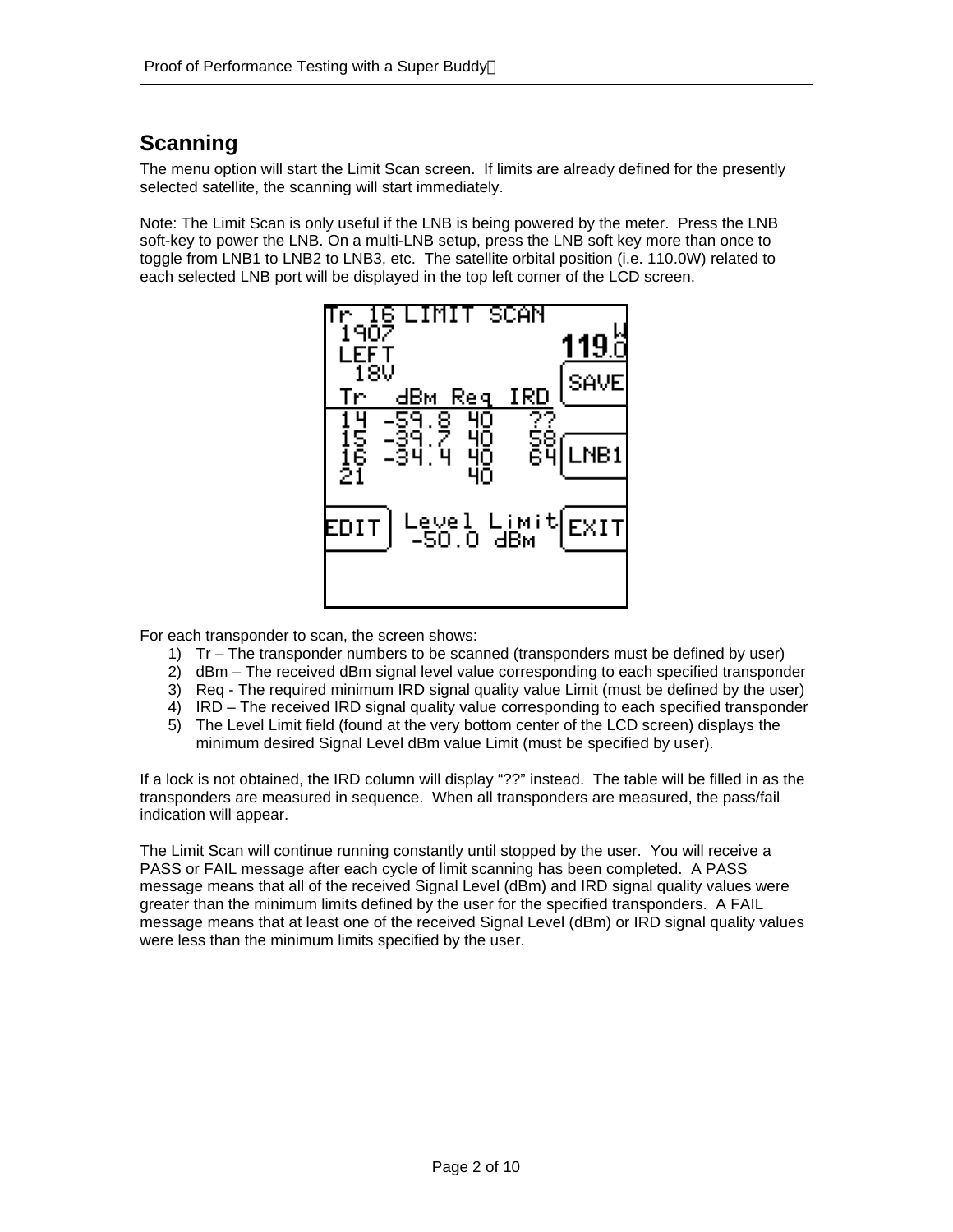

The following keys are active while scanning: EDIT – lets you edit the transponder list and limits (see below) SAVE – collects and stores a complete limit scan for upload to a PC LNB ON/OFF – also selects different LNBs in a multi-LNB system. EXIT - returns to the main Run screen Left / Right Arrows – scroll between satellites (as in the Run Screen)

## **Editing**

The limit editing function may be activated in three ways:

- 1) By pressing EDIT from the Limit Scan screen
- 2) By activating the Limit Scan from a satellite that does not have limits defined, or
- 3) By scrolling via arrow keys or the LNB soft-key to a satellite that does not have limits defined

When a satellite with no limits is selected, the edit screen contains zeros for all transponders:



You will see a small underline cursor on the field that may be modified. Use the up/down arrow keys to move cursor to next desired field when no editing is necessary. With the cursor on the correct field, use the numeric keypad to begin typing the desired value to define the transponders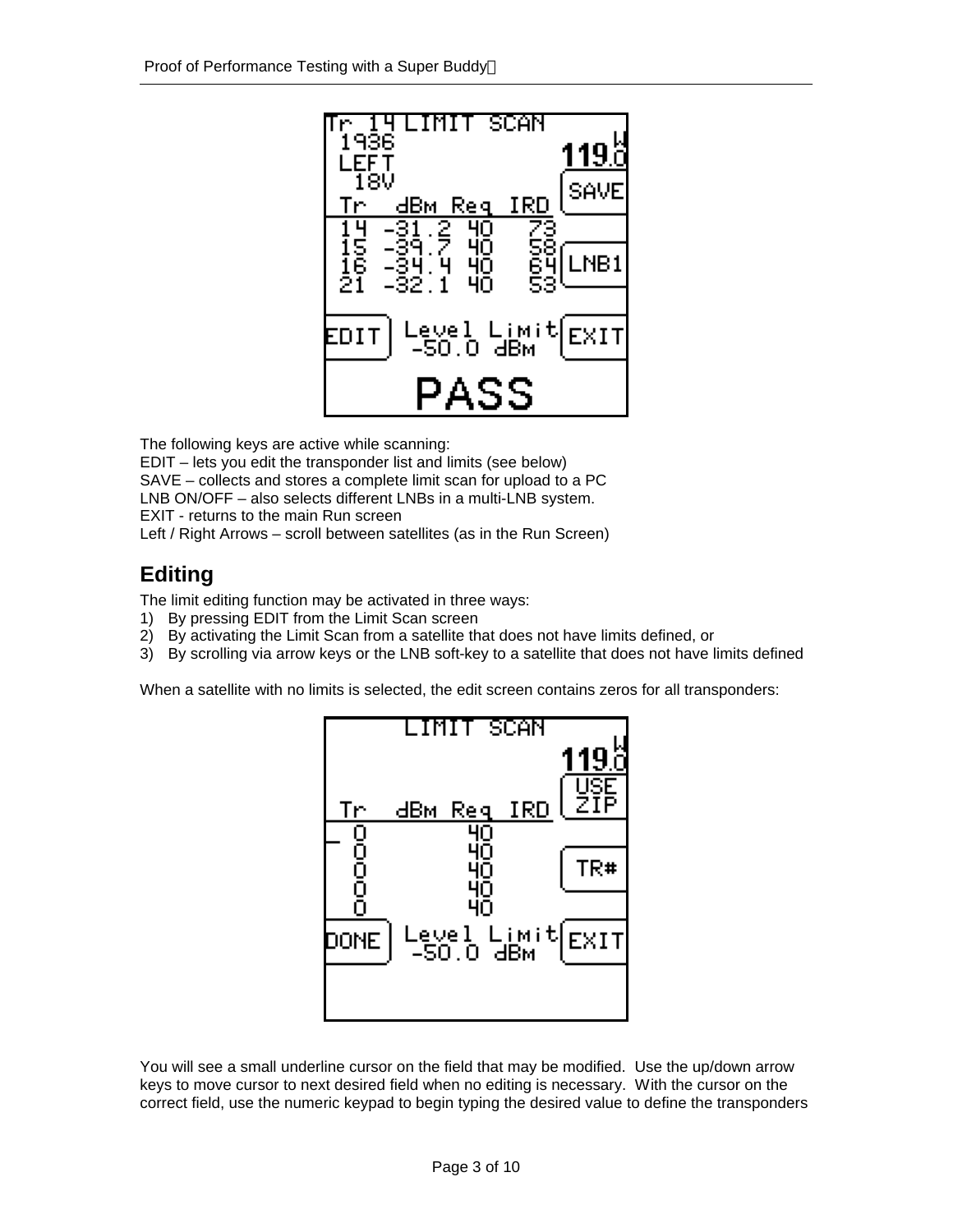you want to scan. Press the Enter key to move cursor to next field after typing in each desired value. You may edit the required IRD value for each transponder. These IRD values apply only to the selected satellite and specific transponder. You may also edit the signal level limit which applies to all transponders on all satellites.



To remove a transponder, enter zero for the transponder number.

If all transponders have been zeroed for a satellite, that orbit will be removed from the table.

You may also use the "TR#" key to insert a valid transponder number from the list of transponders for that satellite. When your cursor is in the Transponder (Tr) column field, pressing the TR# soft key several times will allow you to numerically scroll through the different transponders.

Press DONE when you have entered the desired values to return to the Limit Scan screen to let the Limit Scan begin or press EXIT to return to the main Run screen where your bar graphs are found.

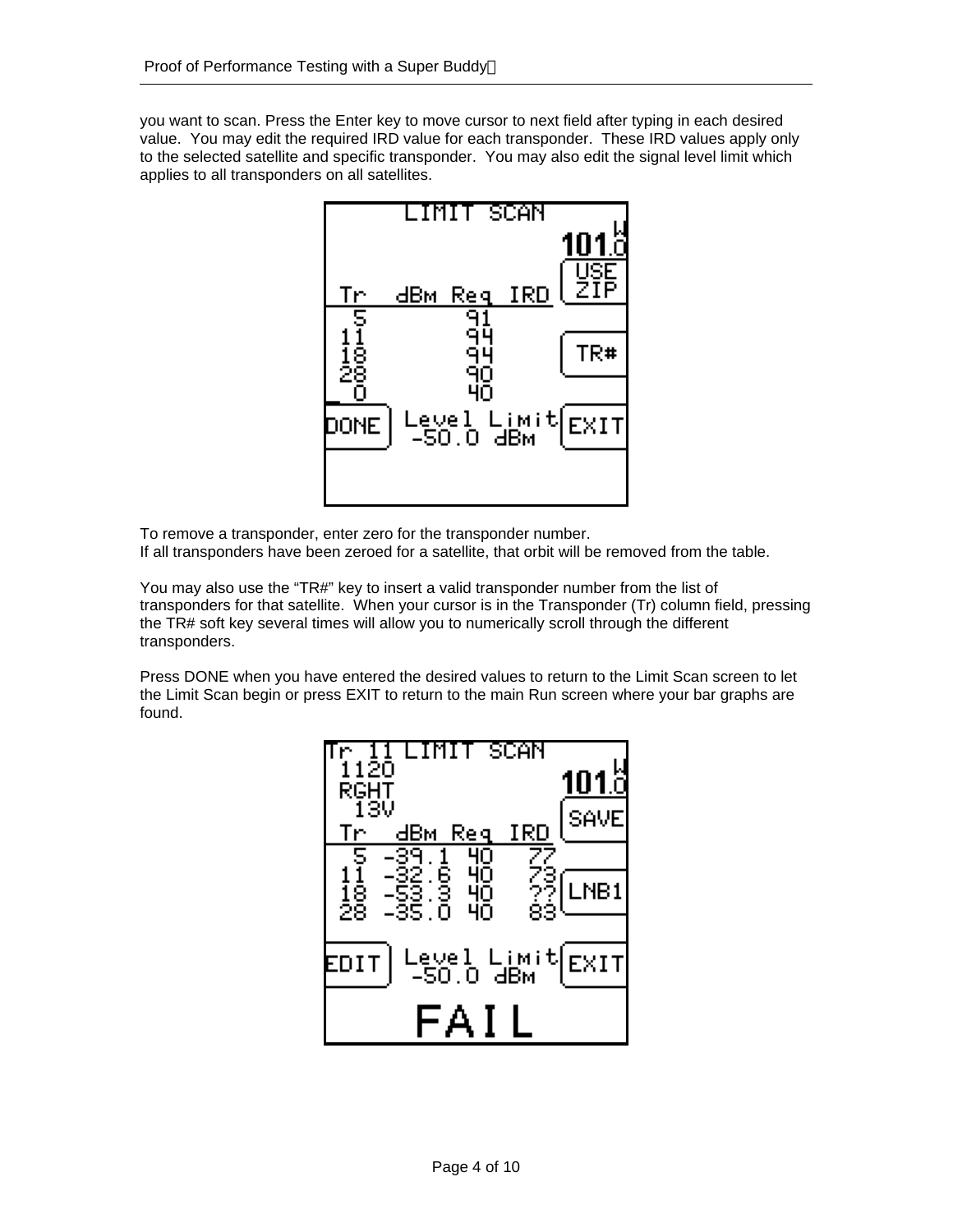### **Preset Limits**

Note: At the present time, the soft key labeled "USE ZIP" is only usable for certain Dish Network satellites. For the USE ZIP soft key to be active, the service provider must send us the related files with their desired minimum IRD values and minimum Signal Level Limits (dBm) for each zip code. When there are preset minimum IRD and Signal Level values available for the satellite, pressing the USE ZIP soft key will auto-populate the fields with minimum values specified by the service provider.

To auto-populate the Required IRD value fields based on your geographic location (zip code) in the Limit Scan feature:

- 1) Using the soft keys, select Menu.
- 2) Using the arrow keys, highlight Limit Scan.
- 3) Press Enter.
- 4) Select the EDIT soft key.
- 5) Select the USE ZIP soft key.
- 6) Select the DONE soft key to return to the main Limit Scan screen to use this feature or select EXIT to return to the main Run screen.

#### **Errors**

If you enter an invalid transponder number, the error will be detected after you press DONE and the system tries to scan that channel. The following error will appear and the invalid transponder will be removed from the list.

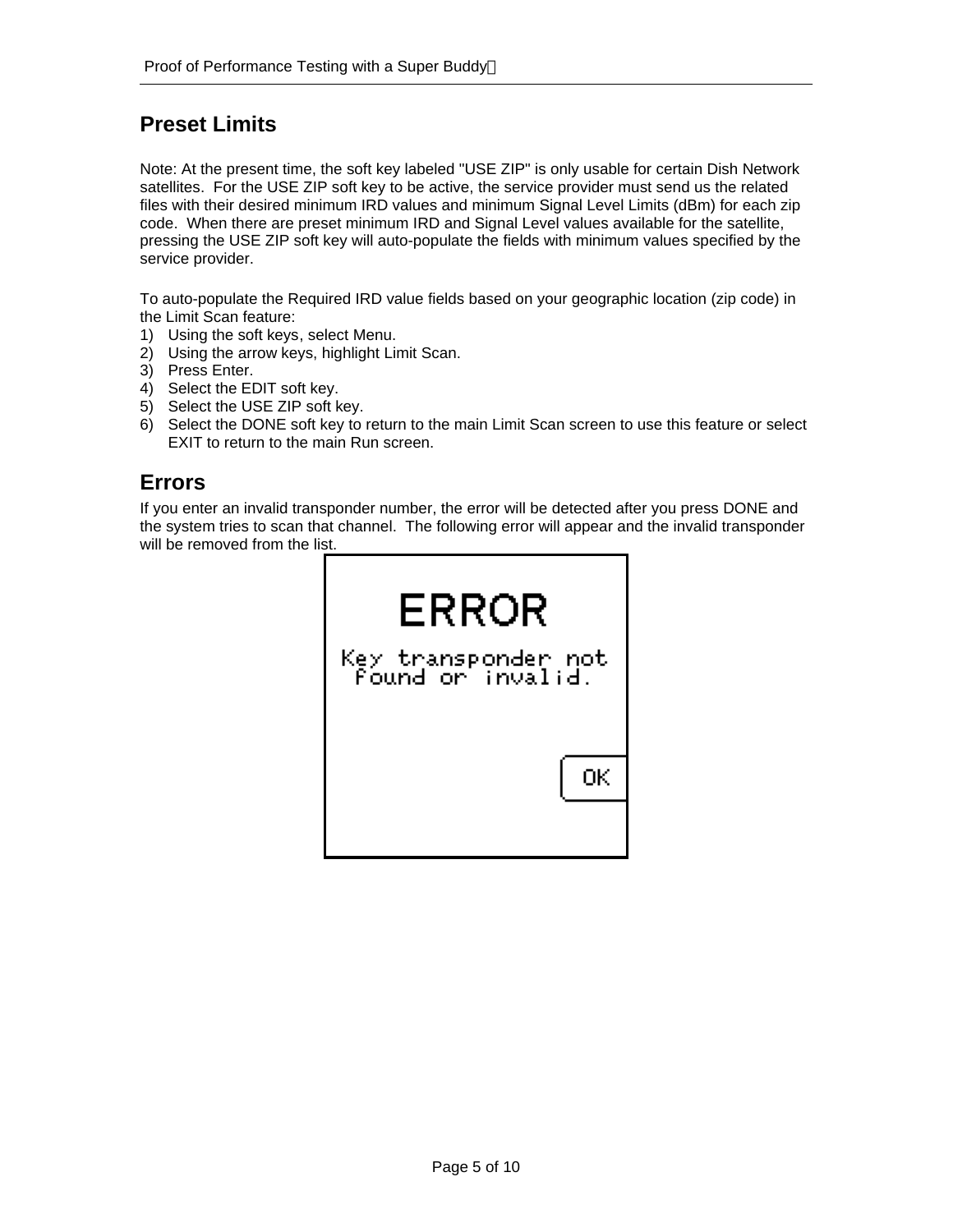If you use all 10 orbital slots, the system will not be able to create a list for any additional satellites and the following message will appear when you scroll to or activate a satellite that does not have limits defined:



### **Limitations**

The transponder lists are stored simply by orbital position. No distinction is made for the frequency band. Therefore, if you store limits for 101 West, DirecTV, these same transponder numbers and limits will be used for 101 West AMC4 Ku band, and again for 101 West AMC4 C-Band.

## **Initialization**

The default values consist of the standard Dish Network set of transponders. The defaults may be restored by pressing the PRESET key in the Options screen.

#### **Saving Limit Scans**

You may find it beneficial to document the Limit Scan to prove that the signal level and quality of the key transponders are adequate before you leave the site. To accomplish this, you may save the Limit Scan to the flash memory of the Super Buddy while out in the field. Then you can upload it to a PC when back at the office to store the documentation on your hard drive or forward it on to upper management if required. Since the Limit Scan function only scans the key transponders (up to five per satellite), it is much less time consuming to use than the Proof of Performance Scan feature that scans all transponders on the satellite.

To save a Limit Scan, press the SAVE soft-key in upper right hand corner of LCD screen. The meter will then perform a Limit Scan on the key transponders for LNB1. Then it will automatically send the necessary commands to toggle to LNB2 and LNB3 and will scan through those key transponders if you've indicated in the System Setup that you're connected to a multi-LNB assembly.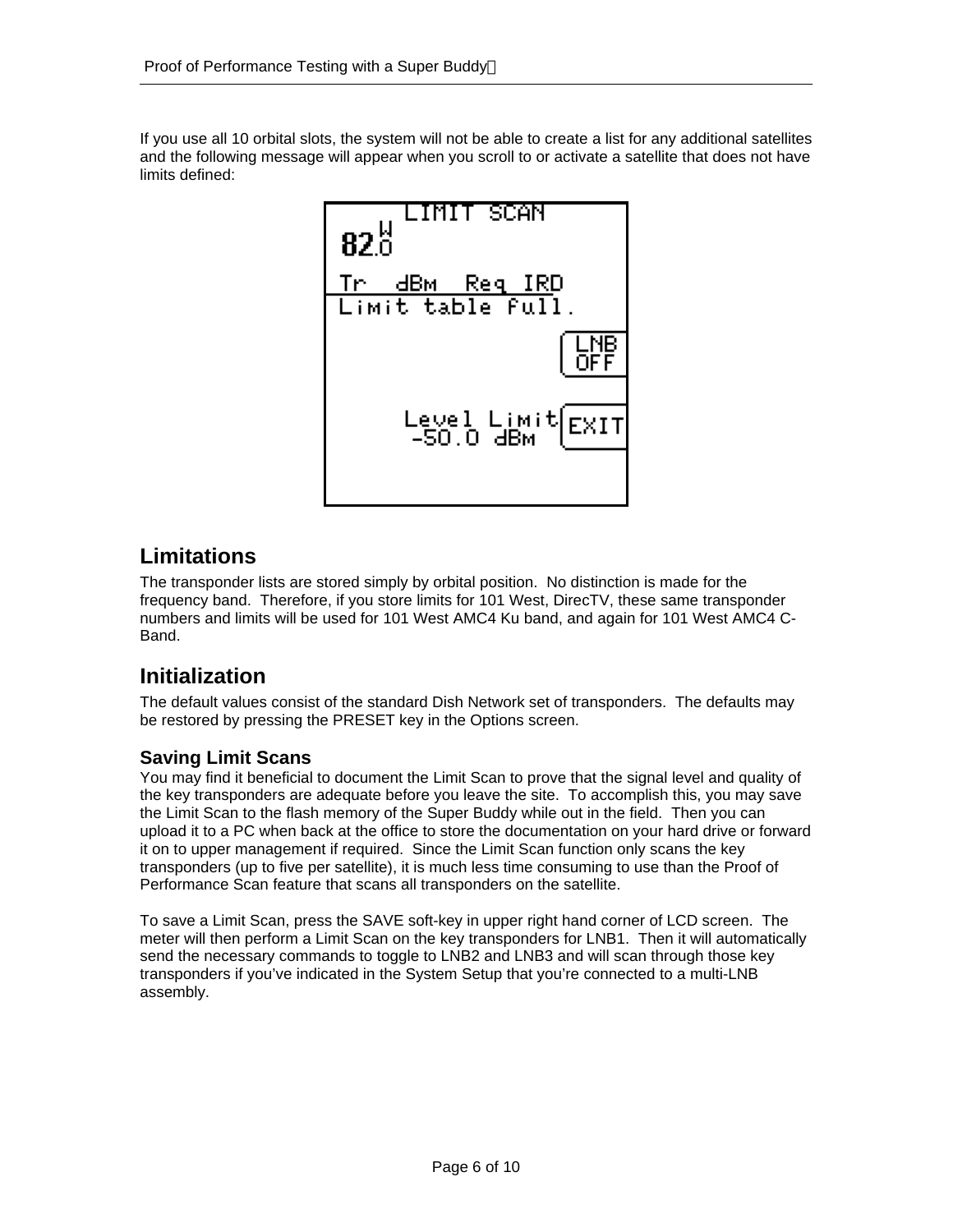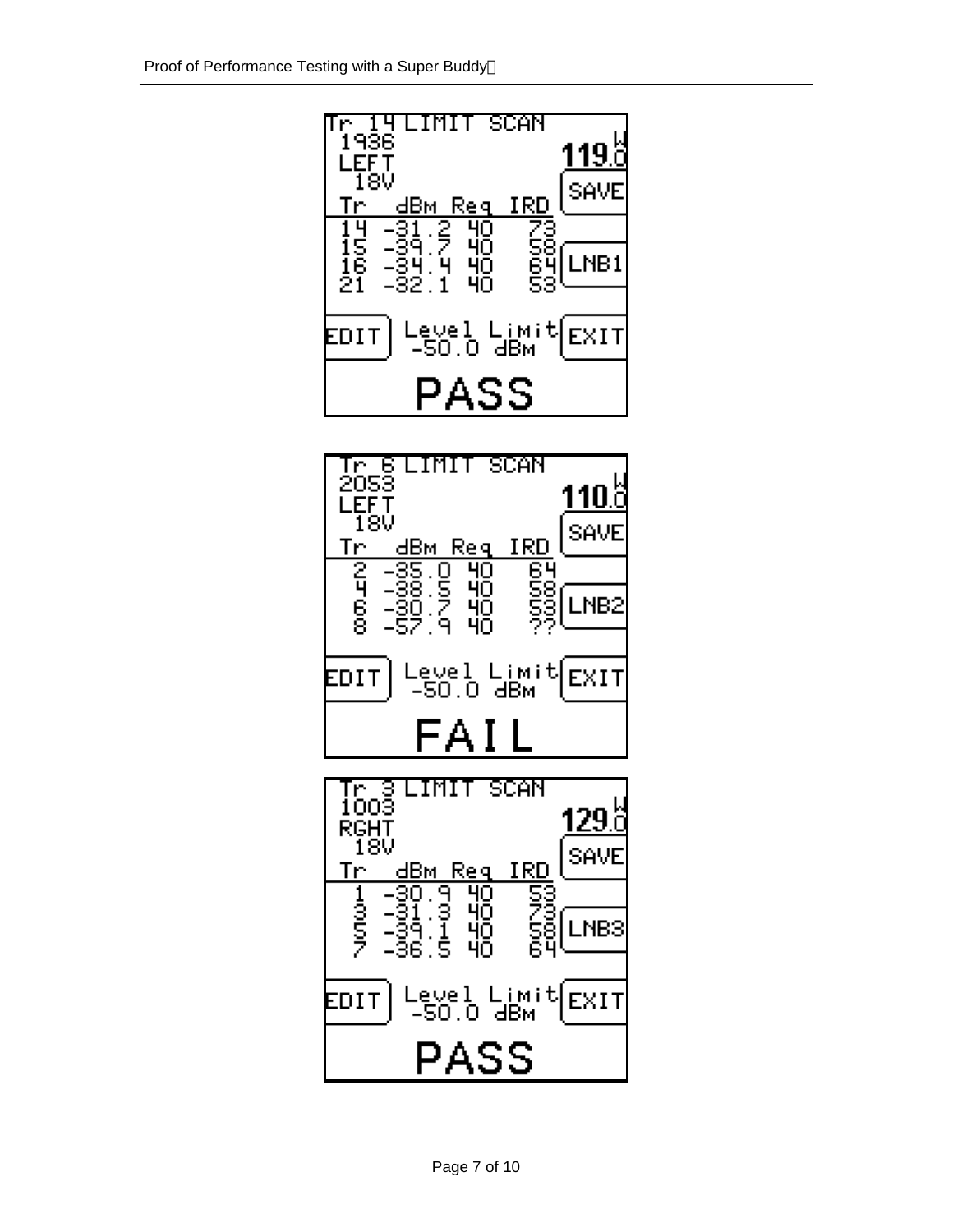After the Limit Scan is complete, a screen will appear that allows you to type in the date, location, technician name or ID number, and any notes. Use the numeric keypad to fill in these fields and then press the SAVE soft-key.



Then you must type in a unique file name for this Limit Scan. An error message will appear if you enter a name that has already been used. At present, there is no method for determining which names have been used on the instrument other than by running the SatTransfer program.

After you type in the file name using the numeric keypad, press "SAVE" again and the system will copy the file from temporary storage to flash file storage. The instrument must then restart and go through the initialization count-down.

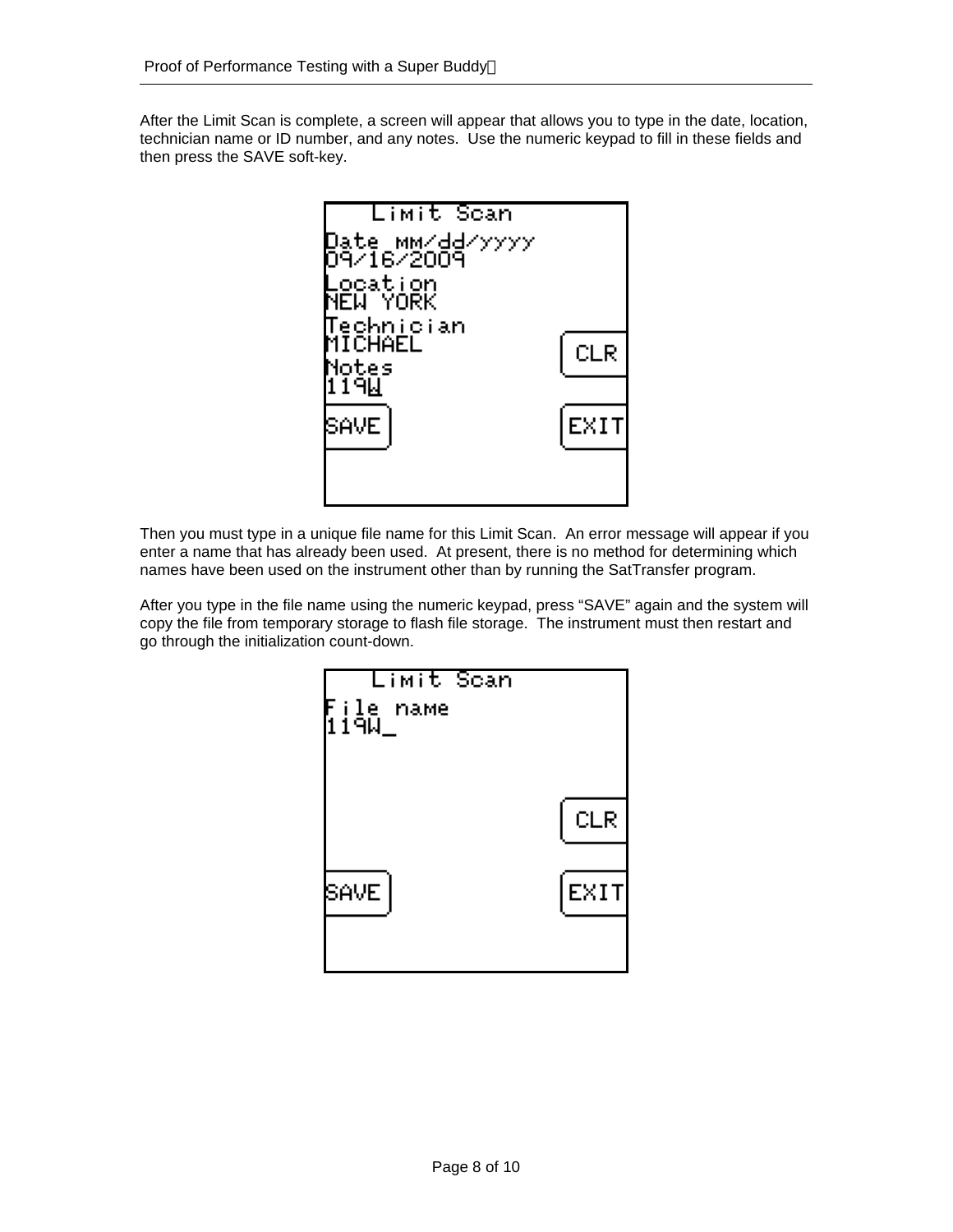

If an error occurs during the copy process or if the flash storage area is too full, the message "Flash copy failed" will appear and the test data will be lost.

There is file storage space for about 70 files. The actual limit depends on the number of transponders used.

### **Install PC Software & Transferring Data Files to PC**

The process for transferring the saved Limit Scans to your PC is identical to the process for transferred saved Proof of Performance scans. Please see the Proof of Performance Testing section of the operation manual for instructions of how to transfer the saved files to your PC using the SatTransfer application.

|        |                        | <b>DGB &amp; RG ?</b>                 |                              |                     |          |                                                                                         |                            |     |                 |           |                                                                                        |              |                                |  |  |
|--------|------------------------|---------------------------------------|------------------------------|---------------------|----------|-----------------------------------------------------------------------------------------|----------------------------|-----|-----------------|-----------|----------------------------------------------------------------------------------------|--------------|--------------------------------|--|--|
|        |                        |                                       |                              |                     |          | Limit Scan                                                                              |                            |     |                 |           |                                                                                        |              |                                |  |  |
|        |                        |                                       |                              |                     |          | Filemanne: 97W G19 LIMT                                                                 | Date: 09/17/2009           |     |                 |           |                                                                                        |              |                                |  |  |
|        |                        |                                       |                              |                     |          | Lecation: INDIANAPOLIS<br>Technician: MICHAEL                                           |                            |     |                 |           |                                                                                        |              |                                |  |  |
|        |                        |                                       |                              |                     |          | Nates: 97W G19 LEAT<br>LNB Model: Std N.Am.Ku 10.75<br>FieldGuide: North American V1 BB |                            |     |                 |           |                                                                                        |              |                                |  |  |
|        |                        |                                       |                              |                     |          | Software: 2.26<br>Serial: 1863182                                                       |                            |     |                 |           |                                                                                        |              |                                |  |  |
|        |                        |                                       |                              |                     |          | LevelLimit: - 60.0<br>Result: FAL                                                       |                            |     |                 |           |                                                                                        |              |                                |  |  |
|        |                        |                                       |                              |                     |          | Satellite: 97.0 West                                                                    |                            |     |                 |           |                                                                                        |              |                                |  |  |
| Tran   | <b>Dulisk</b><br>Miltz | Freq<br>Miltz                         | Error                        | Med<br>MHz Pel Type | Rate     |                                                                                         | Rate dBm SigQ db           |     |                 | dB        | Code Symbol Level IRD CN Eb/No Ex/Ne Lock LNB LNB Raq Pass<br>dB Status Velts mA-Limit |              |                                |  |  |
| 5      |                        | 3 ID 11759 1039 ODB<br>11836 1086 OCD | $-0.410$ V<br>-0.413 V DVB   | <b>DVB</b>          | 25<br>34 |                                                                                         | 20125 -34.1<br>20765 -33.1 | 77. | 65 7.5<br>9.7   | 84<br>98  | 9.1 LOCK<br>11.0 LOCK                                                                  | 13.1<br>13.1 | 120 70.0 Fall<br>120 70.0 Pass |  |  |
| x<br>B |                        | 11887 1117,000<br>11874 1124 000      | $-0.416$ V $UVB$<br>$-0.921$ | H DVB               | 25<br>28 |                                                                                         | 22000 -32.4<br>22000 -31.4 | 57. | 82 7.7<br>$-72$ | 83<br>7.8 | <b>SID LOCK</b><br>8.5 LOCK                                                            | 13.1<br>18.1 | 115 70.0 Fail<br>120 70.0 Fail |  |  |
| 9      |                        | 11898 1148 000                        | $-0.418$ V DVB               |                     | 34       |                                                                                         | 22000 - 31.7               |     | 79 10.0         | 10.1      | 11.3 LOCK                                                                              | 13.1         | 120 70.0 Pass                  |  |  |
|        |                        |                                       |                              |                     |          |                                                                                         |                            |     |                 |           |                                                                                        |              |                                |  |  |
|        |                        |                                       |                              |                     |          |                                                                                         |                            |     |                 |           |                                                                                        |              |                                |  |  |
|        |                        |                                       |                              |                     |          |                                                                                         |                            |     |                 |           |                                                                                        |              |                                |  |  |
|        |                        |                                       |                              |                     |          |                                                                                         |                            |     |                 |           |                                                                                        |              |                                |  |  |
|        |                        |                                       |                              |                     |          |                                                                                         |                            |     |                 |           |                                                                                        |              |                                |  |  |

Screenshots from examples of transferred Limit Scan files are shown below.